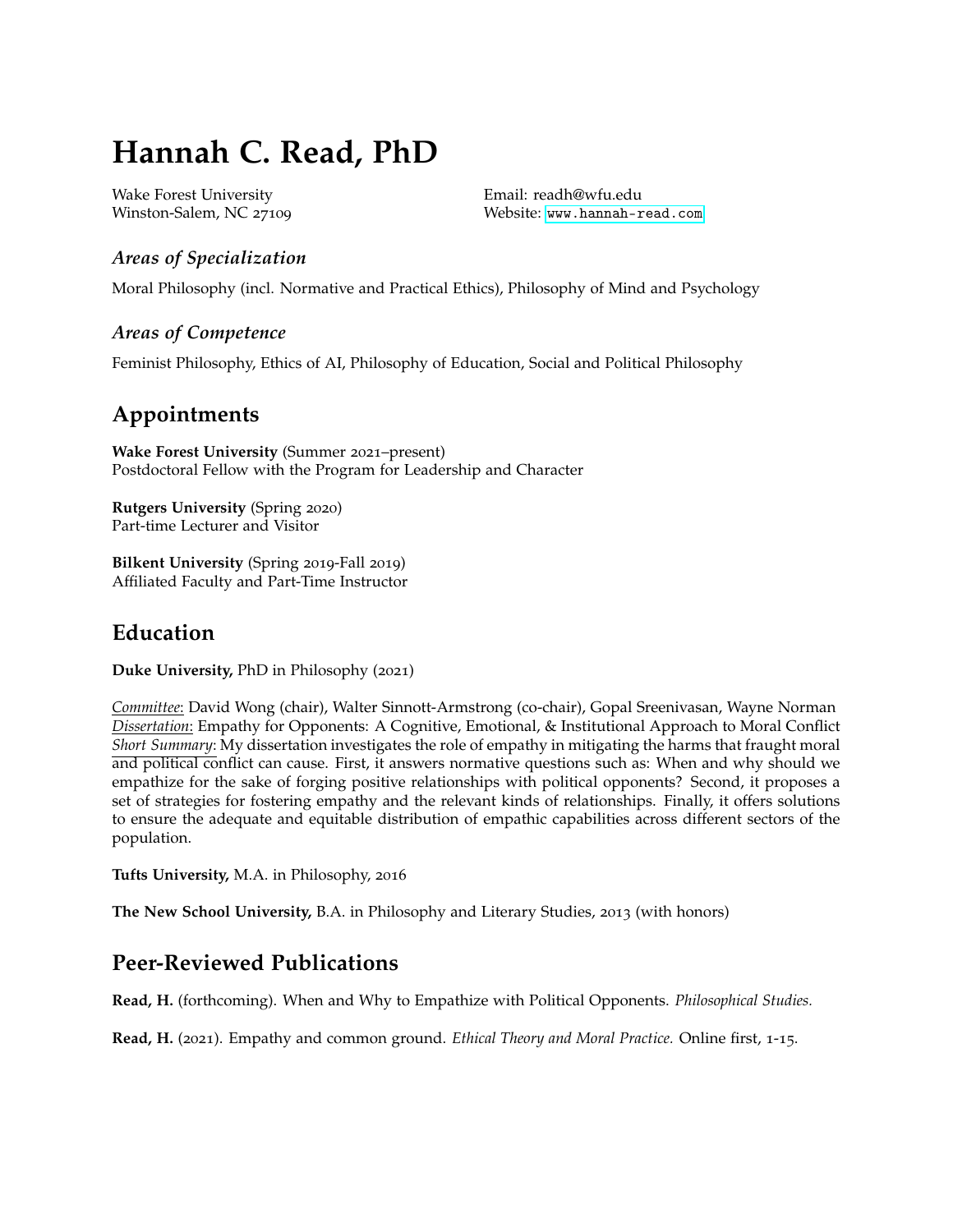**Read, H.** (2021). Institutionalized Empathy. *The Journal of Moral Education.* Online first, 1-20.

**Read, H.** (2021). Cognitive-Emotional Skills and Democratic Education: A Purposeful Interaction Approach. *Theory and Research in Education. 19*(2), 168-184.

**Read, H.** (2019). A typology of empathy and its many moral forms. *Philosophy Compass*, (14)10: e12623.

#### *Invited Publications*

Spaulding, S., Svetlova, R., & **Read, H.** (forthcoming). The Nature of Empathy. In De Brigard, F. and Sinnott-Armstrong, W. (Eds.), *Philosophy of Neuroscience*. Cambridge: MIT Press.

### **Teaching**

#### *Primary Instructor*

#### **Introduction to Ethics**, Rutgers University (Spring 2020)

Description: We sometimes describe people, actions, and events as morally right or wrong and often disagree about these claims across cultures, as well as even within our communities. In this course, we will seek to make sense of these complex features of the moral life.

#### **Bioethics**, Bilkent University (Fall 2019)

Description: This course is an introduction to fundamental questions in bioethics. We consider ethical issues that arise in the context of ending human life, new technologies, bran damage and disease, and decisions regarding the allocation of scarce medical resources.

#### **Moral Psychology**, Bilkent University (Spring 2019)

Description: This course is an introduction to Moral Psychology. It draws on the theoretical resources of philosophical ethics and the empirical resources of the cognitive and behavioral sciences to tackle fundamental questions about the relation between human nature and morality.

#### *Teaching Assistant*

**Marx, Nietzsche, Freud** with Henry Pickford (Duke) **History of Ancient Philosophy** with Michael Ferejohn (Duke) **Introduction to Philosophy** with Alex Rosenberg (Duke) **Feminist Philosophy** with Nancy Bauer (Tufts) **Bioethics** with Valentina Urbanek (Tufts)

### *Pedagogy Consulting*

As a Postdoctoral Fellow in Character Education at Wake Forest, I provide pedagogy consultation—with a particular emphasis on virtue pedagogy in pluralistic contexts—for faculty across the university, including from Mathematics, Philosophy, Communications, English, and Politics, as well as the Business school. Consultations include support for developing learning goals and modules, as well as tailored assignments and (quantitative and qualitative) assessment strategies.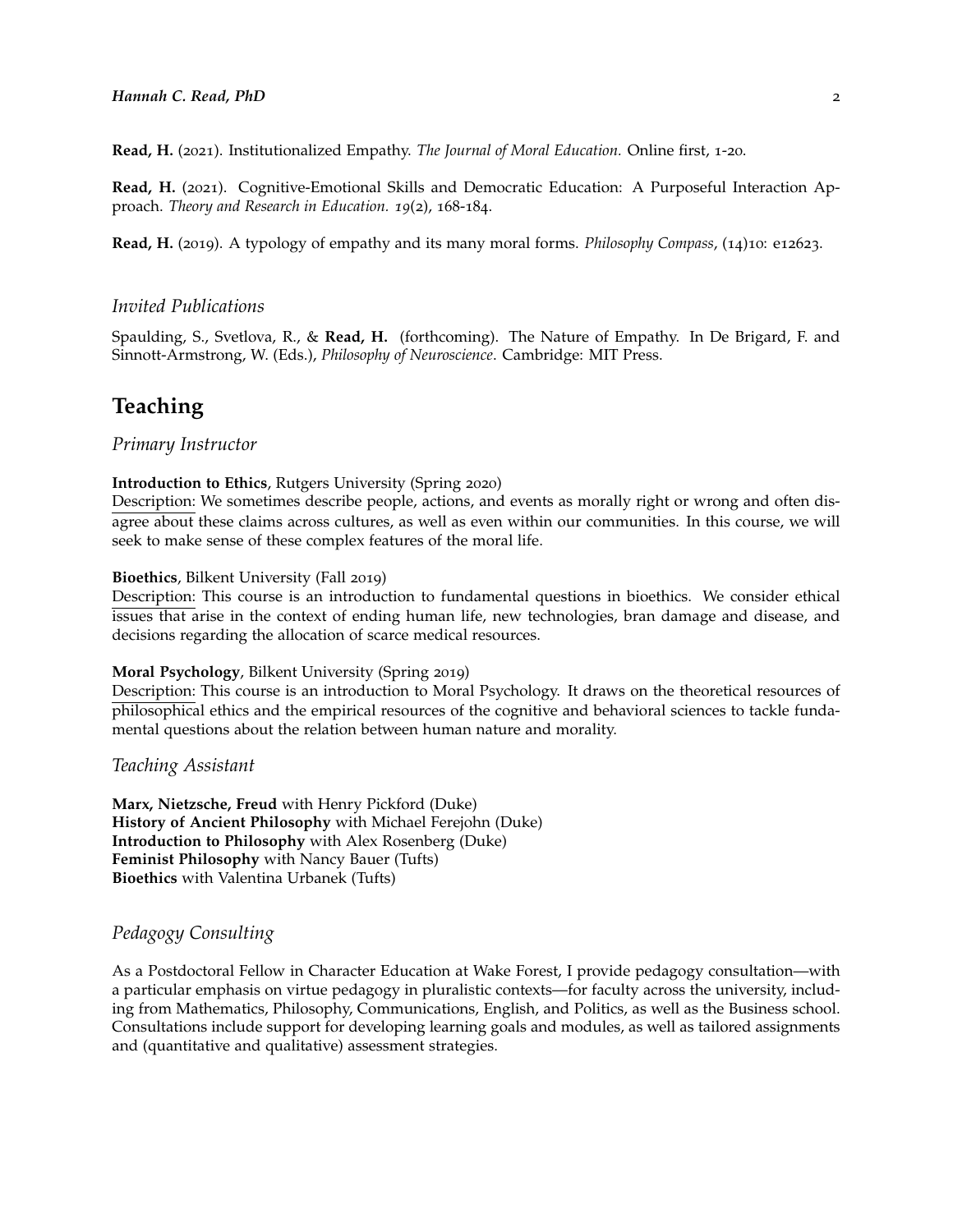# **Awards & Fellowships**

- Ludwig-Maximilians-Universität München, Center for Advanced Studies (Fall 2022) Visiting Fellow
- Duke University, Graduate Student Training Enhancement Grant, (Summer 2021) Research Fellowship with the *Collaborative of Academic, Social, and Emotional Learning*
- University of Pennsylvania, Philosophy Department (Spring 2020–Spring 2021) Visiting Scholar
- Kenan Institute for Ethics, (Fall 2020-Spring 2021) Graduate Fellow
- Templeton Religion Trust, Investigator (web application to promote empathy between polarized opponents)
- Australia National University, (postponed, due to COVID-19) Visiting Fellow with the Role-Taking Group
- Sanford School of Public Policy, (Fall 2020-Spring 2021) Dissertation Fellow at the Center for the Study of Philanthropy and Voluntarism
- Diverse Intelligences Synthesis Prize, (Spring 2019) Project Member ("Is moral intelligence based on rules or skills?")
- Summer Seminars for Neuroscience and Philosophy, (Summer 2018) Investigator ("Development of Empathy: The Role of Self-Other Differentiation")
- Duke Summer Research Fellowship, (2017, 2018, 2019)
- New School Philosophy Award (Spring 2012) Senior Thesis ("If I Were You: The Moral Power of Metaphor")

### **Selected Presentations**[1](#page-2-0)

- "A Plea for Integrated Empirical and Philosophical Research on the Impacts of Feminized AI Workers" *Southern Society for Philosophy and Psychology*, (Mobile, AL), March 2022
- "Empathy Education for Social Justice"

*Franklin & Marshall College Colloquium*, March 2022\*

*Association for Moral Education*, November 2021 Panel on *Talking to Children about Injustice: The "How," Not the "What"* with Rosa Terlazzo (Philosophy) and Laura Elenbaas (Pyschology)

• "Empathy and Common Ground"

*Center for Advanced Studies at LMU* (Munich, Germany), July 2021\*

• "A Typology of Empathy: It's Limits and Potential"

*Empathy and its Limits Workshop* (Dortmund, Germany), September 2021

*Center for Advanced Studies at LMU* (Munich, Germany), July 2021\*

<span id="page-2-0"></span> $1'$ <sup>\*</sup>' = invited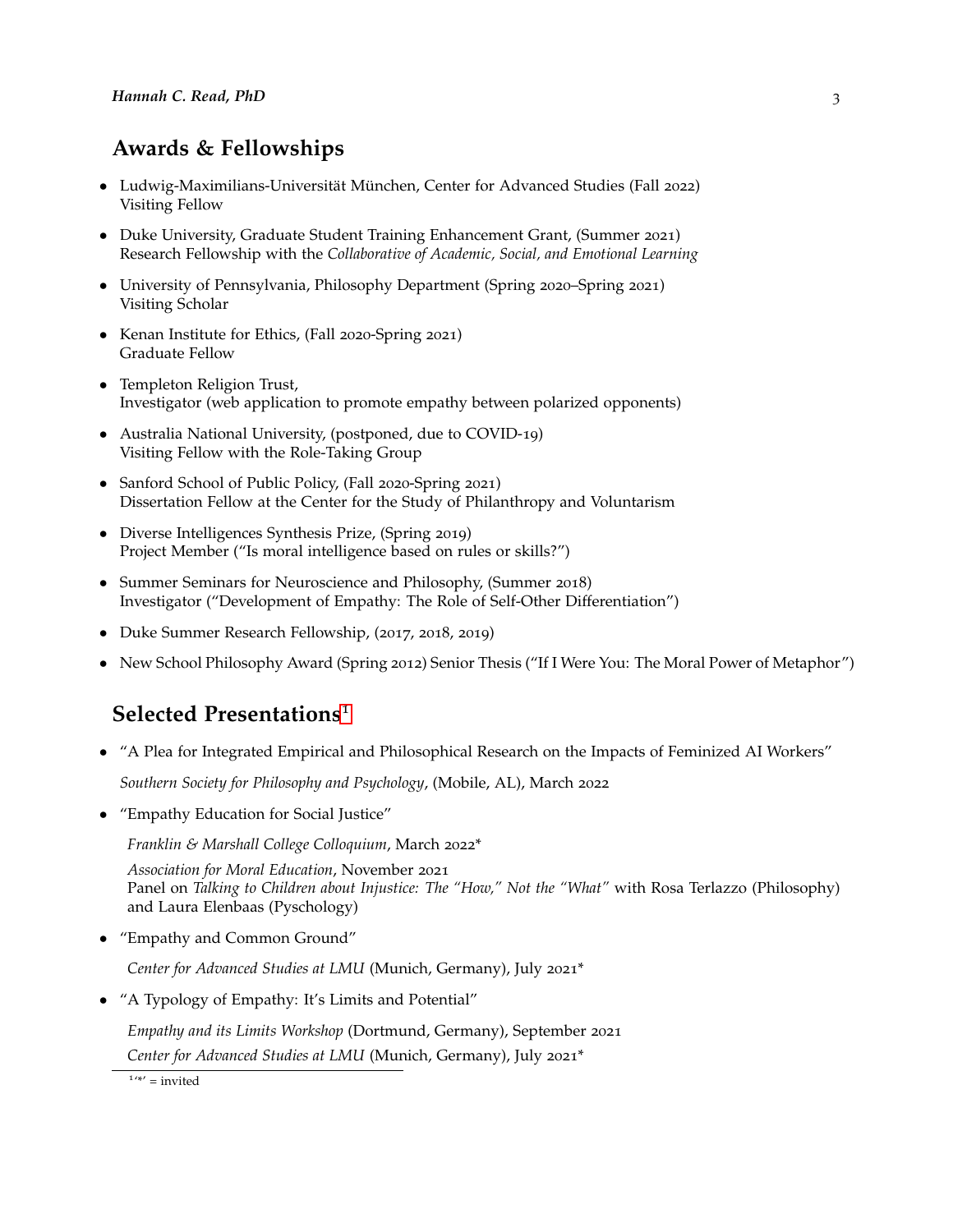#### *Hannah C. Read, PhD* 4

• "Radical Love and Cognitive-Emotional Injustice"

*GCWS Conference: Radical Love Across Difference*, (Cambridge, MA/virtual), April 2021

• "On Finding Common Ground"

*APA Eastern Division*, (Baltimore, MD/virtual), January 2022 *MIRA Lab*, (Philadelphia, PA/virtual), February 2021\*

- "Cognitive-Emotional Skill Training and Democratic Education" *North American Association for Philosophy & Education* (virtual), September 2020 *MIRA Lab*, (Philadelphia, PA) October 2020\*
- "Perspective Taking is a Moral Skill"
	- *APA Eastern Division*, (New York, NY), January 2021 *MIRA Lab*, (Philadelphia, PA), April 2020\*
- "Empathy for Opponents" *APA Pacific Division*, (virtual), April 2021
- "Signaling Polarization" (with Rafael Ventura)

*Bogazici University*, (Istanbul, Turkey), April 2019\*

• "Empathy Education: A Response to Affective Polarization"

*MAD Lab,* (Durham, NC), March 2019\* *Bilkent's Mind Brain and Behavior Group*, (Ankara, Turkey), April 2019\*

• "Tolerance and Empathy"

*Rethinking Tolerance as a Political Demand, Moral Virtue and Character Ideal Conference*, (Graz, Austria), October 2018

• "Empathy and Polarization"

*MAD Lab,* (Durham, NC), December 2017\*

#### *Invited Comments*

- On Laura Franklin-Hall, "The Animal Sexes as Explanatory Kinds" *Recent Trends in the Philosophy of Biology*, (Ankara, Turkey), May 2019
- On Manon Garcia, "Understanding Consent to Submission with Beauvoir's Phenomenology" *Boston Phenomenology Circle* , (Boston, MA), April 2016

#### *Summer Schools*

- "Campus Wars and the Struggle for Democracy," Philosophy of Education Society of Great Britain (virtual), July 2021
- Public Philosophy and Social Ontology: Rights and Responsibilities for a Just Society (Groningen, Netherlands), August 2019
- Wittgenstein on Following a Rule, with Cora Diamond and James Conant (Kirchberg, Austria), August 2015